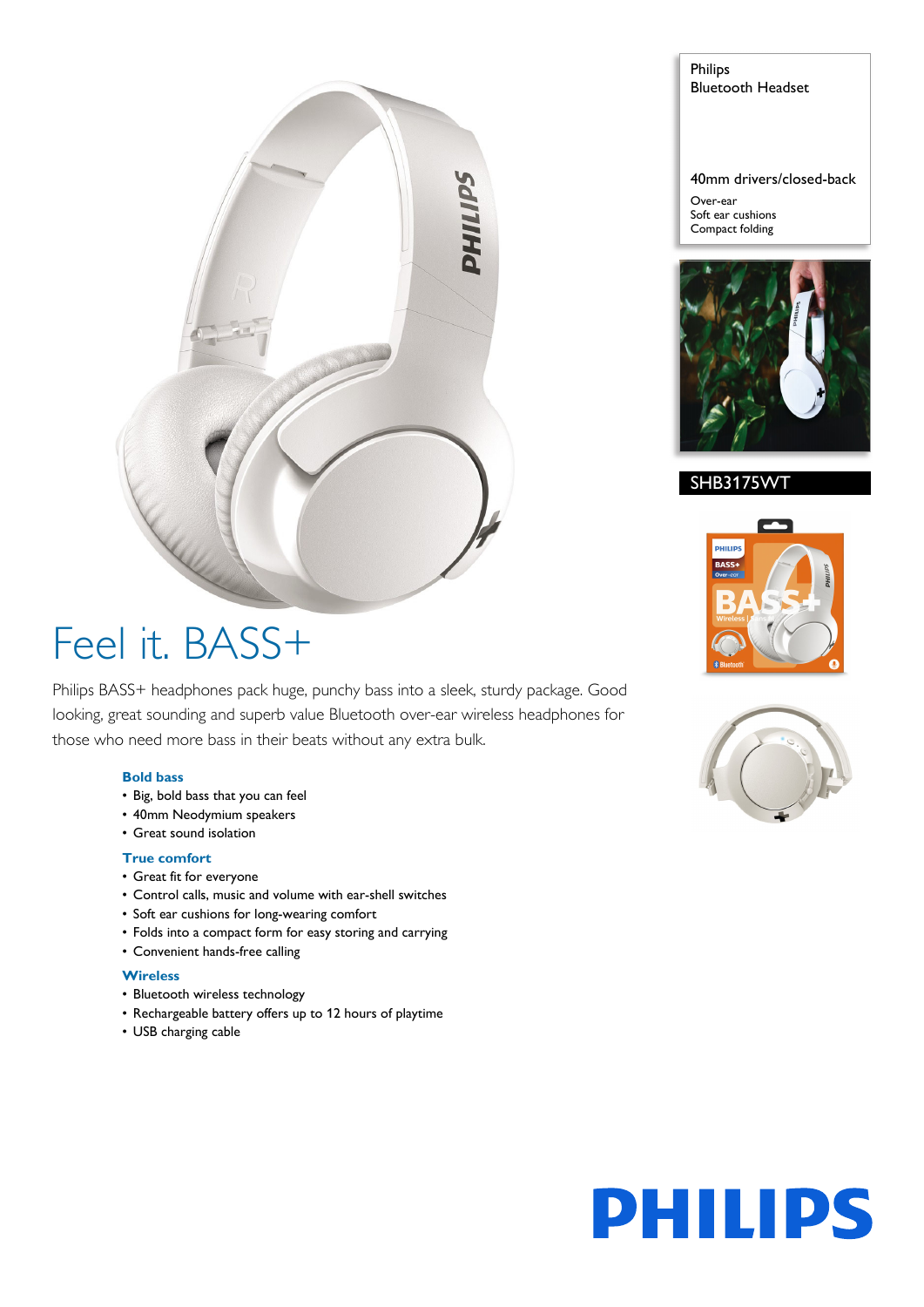#### Bluetooth Headset 40mm drivers/closed-back Over-ear, Soft ear cushions, Compact folding

## **Highlights**

#### **40 mm speakers**



40mm Neodymium speakers that produce big bold bass

#### **Adjustable earshells/ handband**



A swivel earshells design and adjustable headband makes it a great fit for everyone.

#### **Big, bold bass**



Powerful bass to upgrade your listening enjoyment. Don't get fooled by its sleek design as the specially designed bass vent and specially tuned drivers produces ultra-low end frequencies that gives the headphones the unique Bass+ sound signature. Separate acoustic volume is used to make sure high

consistency bass performance in every production.

#### **Bluetooth**



Easily pair your headphones with any Bluetooth device for wireless music.

#### **Button controls**



Button controls on the right ear shell enable you to control music and calls with a press.

#### **Compact fold**



The unique compact fold design gives you the best experience on the go. The headphones can be either flat fold or compact fold for easy portability and easy storage.

#### **Sound isolation**

Closed type acoustics blocking out ambient noise and providing better sound.

#### **USB charging cable**



The included USB charging cable makes it easy to keep your headphones powered up when you need them.

#### **12-hour playtime**



With 12 hours of playtime, you'll have enough power to keep your music going all day.

#### **Hands-free calls**



Convenient hands-free calling with mic and Bluetooth<sup>®</sup> 4.1

#### SHB3175WT/00